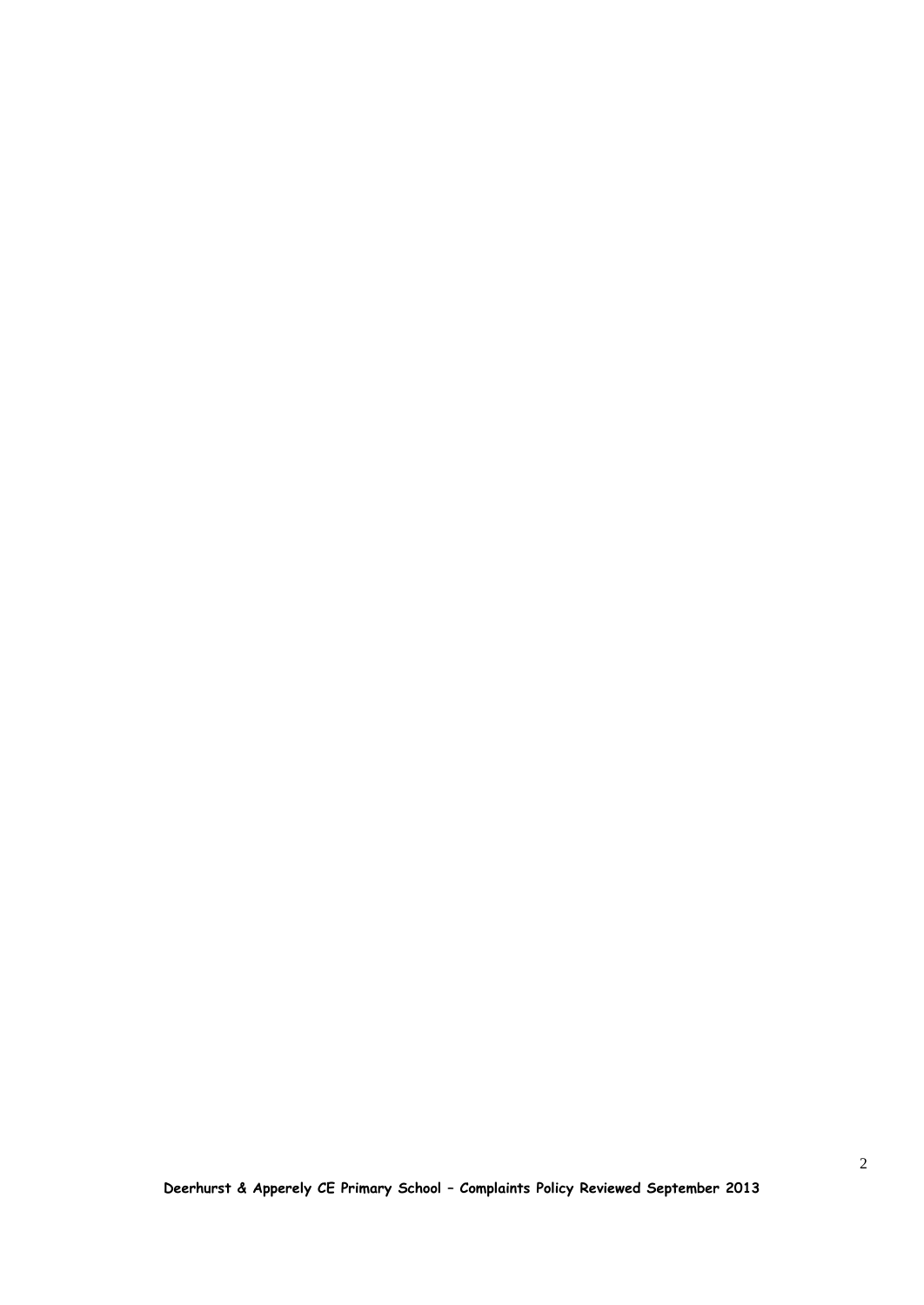Deerhurst and Apperley C of E Primary School

#### **Complaints Policy**

#### **Aims and objectives**

Our school aims to be fair, open and honest when dealing with any complaint. We give careful consideration to all complaints and deal with them as swiftly as possible. We aim to resolve any complaint through dialogue and mutual understanding and, in all cases, we put the interests of the child above all other issues. We provide sufficient opportunity for any complaint to be fully discussed, and then resolved.

#### **Who can make a complaint?**

This complaints procedure is not limited to parents or carers of children that are registered at the school. Any person, including members of the public, may make a complaint to Deerhurst and Apperley C of E Primary School about any provision of facilities or services that we provide. Unless complaints are dealt with under separate statutory procedures (such as appeals relating to exclusions or admissions), we will use this complaints procedure.

#### **The difference between a concern and a complaint**

A concern may be defined as 'an expression of worry or doubt over an issue considered to be important for which reassurances are sought'.

A complaint may be defined as 'an expression of dissatisfaction however made, about actions taken or a lack of action'.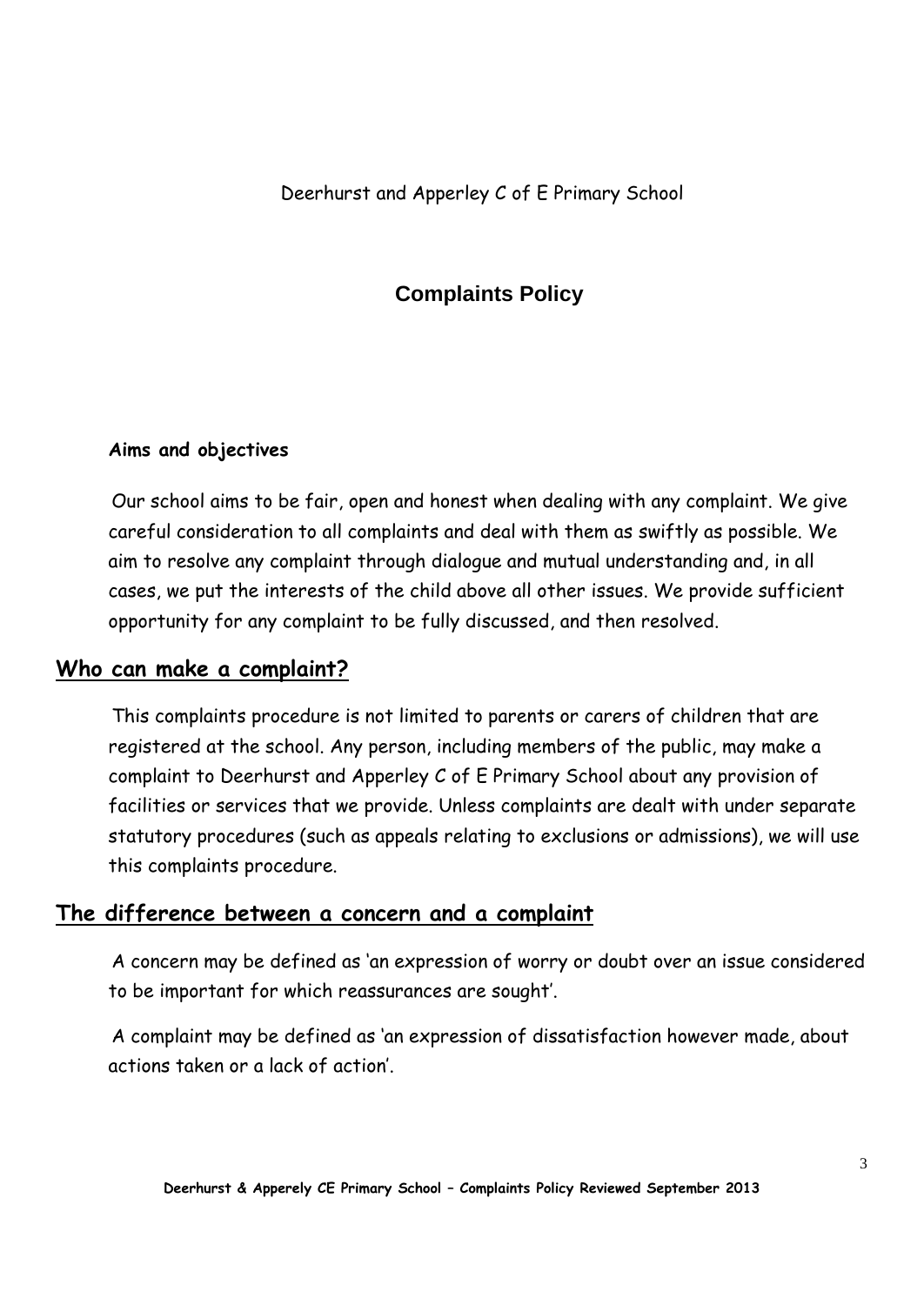It is in everyone's interest that concerns and complaints are resolved at the earliest possible stage. Many issues can be resolved informally, without the need to use the formal stages of the complaints procedure. Deerhurst and Apperley Primary School takes concerns seriously and will make every effort to resolve the matter as quickly as possible.

We understand however, that there are occasions when people would like to raise their concerns formally. In this case, Deerhurst and Apperley Primary School will attempt to resolve the issue internally, through the stages outlined within this complaints procedure.

#### **Anonymous complaints**

We will not normally investigate anonymous complaints. However, the headteacher or Chair of Governors, if appropriate, will determine whether the complaint warrants an investigation.

#### **Time scales**

You must raise the complaint within three months of the incident or, where a series of associated incidents have occurred, within three months of the last of these incidents.

#### **Complaints received outside of term time**

We will consider complaints made outside of term time to have been received on the first school day after the holiday period.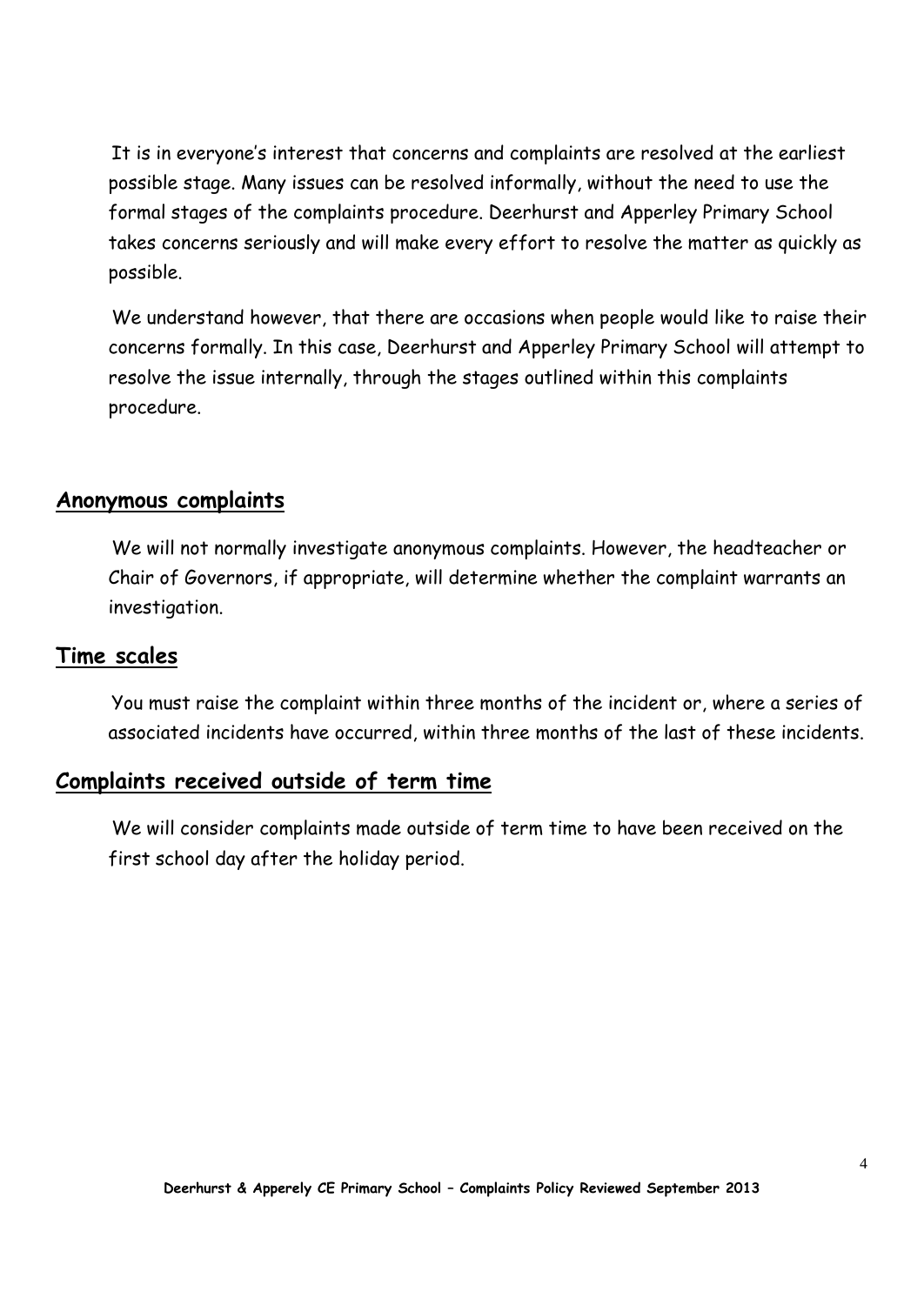#### **Scope of this Complaints Procedure**

This procedure covers all complaints about services by Deerhurst and Appoerley Primary School, other than complaints that are dealt with under other statutory procedures, including those listed below.

|           | <b>Exceptions</b>                       | Who to contact                                                |
|-----------|-----------------------------------------|---------------------------------------------------------------|
|           | Admissions to schools                   | Concerns about admissions, statutory assessments of Special   |
| $\bullet$ | <b>Statutory assessments of Special</b> | Educational Needs, or school re-organisation proposals        |
|           | <b>Educational Needs</b>                | should be raised with <glos la<="" th=""></glos>              |
| ٠         | School re-organisation proposals        |                                                               |
|           |                                         | Complaints about child protection matters are handled under   |
| ٠         | Matters likely to require a Child       |                                                               |
|           | Protection Investigation                | our child protection and safeguarding policy and in           |
|           |                                         | accordance with relevant statutory guidance.                  |
|           |                                         | If you have serious concerns, you may wish to contact the     |
|           |                                         | local authority designated officer (LADO) who has local       |
|           |                                         | responsibility for safeguarding or the Multi-Agency           |
|           |                                         | Safeguarding Hub (MASH). 01452 426994                         |
|           | Exclusion of children from              | Further information about raising concerns about exclusion    |
|           | school*                                 | can be found at: www.gov.uk/school-discipline-                |
|           |                                         | exclusions/exclusions.                                        |
|           |                                         | *complaints about the application of the behaviour policy can |
|           |                                         |                                                               |
|           |                                         | be made through the school's complaints procedure.            |
|           | Whistleblowing                          | We have an internal whistleblowing procedure for all our      |
|           |                                         | employees, including temporary staff and contractors.         |
|           |                                         | The Secretary of State for Education is the prescribed person |
|           |                                         | for matters relating to education for whistleblowers in       |
|           |                                         | education who do not want to raise matters direct with their  |
|           |                                         | employer. Referrals can be made at:                           |
|           |                                         | www.education.gov.uk/contactus.                               |
|           |                                         |                                                               |
|           |                                         | Volunteer staff who have concerns about our school should     |
|           |                                         | complain through the school's complaints procedure. You       |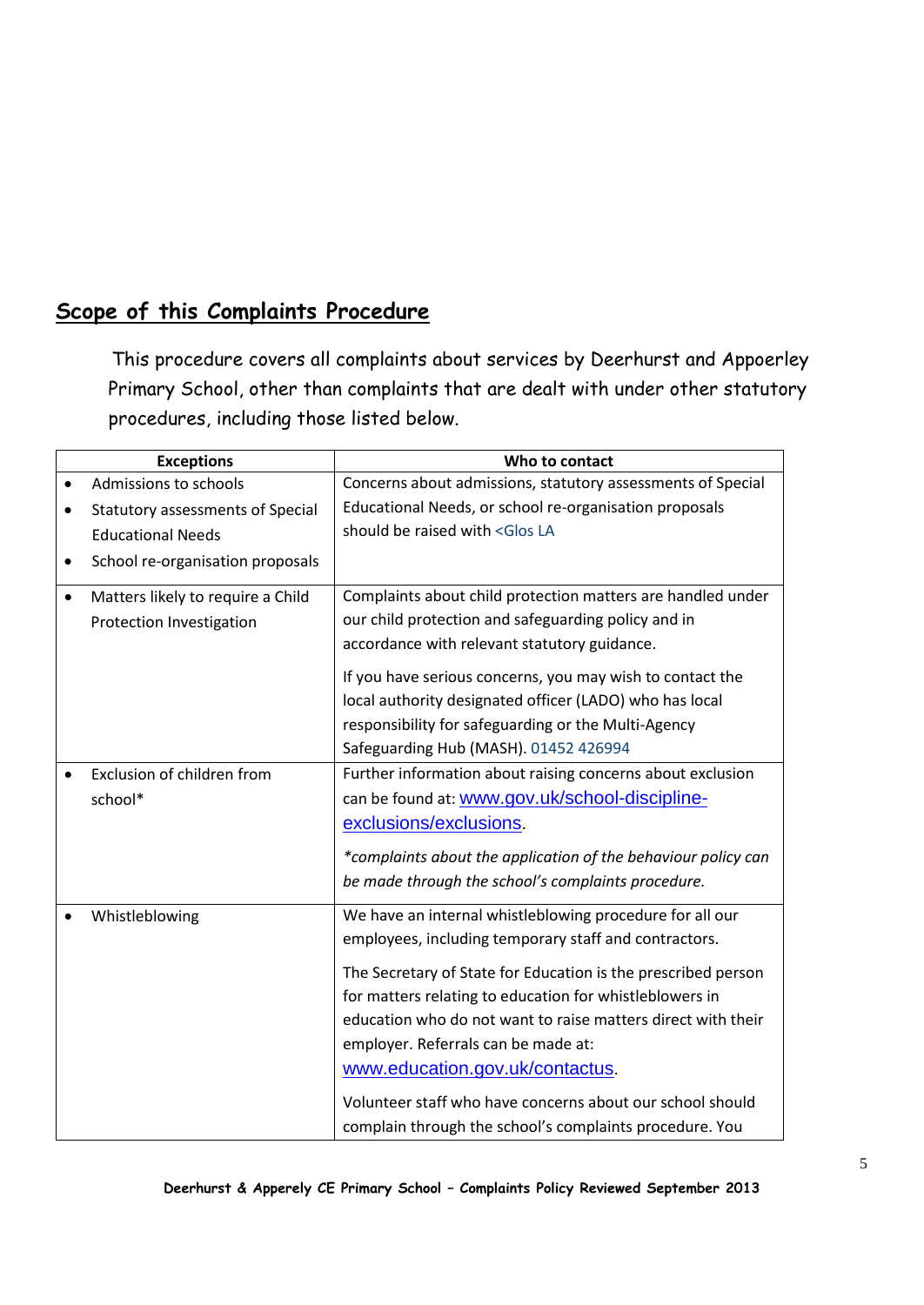|                                 | may also be able to complain direct to the LA or the         |
|---------------------------------|--------------------------------------------------------------|
|                                 | Department for Education (see link above), depending on the  |
|                                 | substance of your complaint.                                 |
| Staff grievances                | Complaints from staff will be dealt with under the school's  |
|                                 | internal grievance procedures.                               |
| Staff conduct                   | Complaints about staff will be dealt with under the school's |
|                                 | internal disciplinary procedures, if appropriate.            |
|                                 | Complainants will not be informed of any disciplinary action |
|                                 | taken against a staff member as a result of a complaint.     |
|                                 | However, the complainant will be notified that the matter is |
|                                 | being addressed.                                             |
| Complaints about services       | Providers should have their own complaints procedure to deal |
| provided by other providers who | with complaints about service. Please contact them direct.   |
| may use school premises or      |                                                              |
| facilities                      |                                                              |
| National Curriculum - content   | Please contact the Department for Education at:              |
|                                 | www.education.gov.uk/contactus                               |

If other bodies are investigating aspects of the complaint, for example the police, local authority (LA) safeguarding teams or Tribunals, this may impact on our ability to adhere to the timescales within this procedure or result in the procedure being suspended until those public bodies have completed their investigations.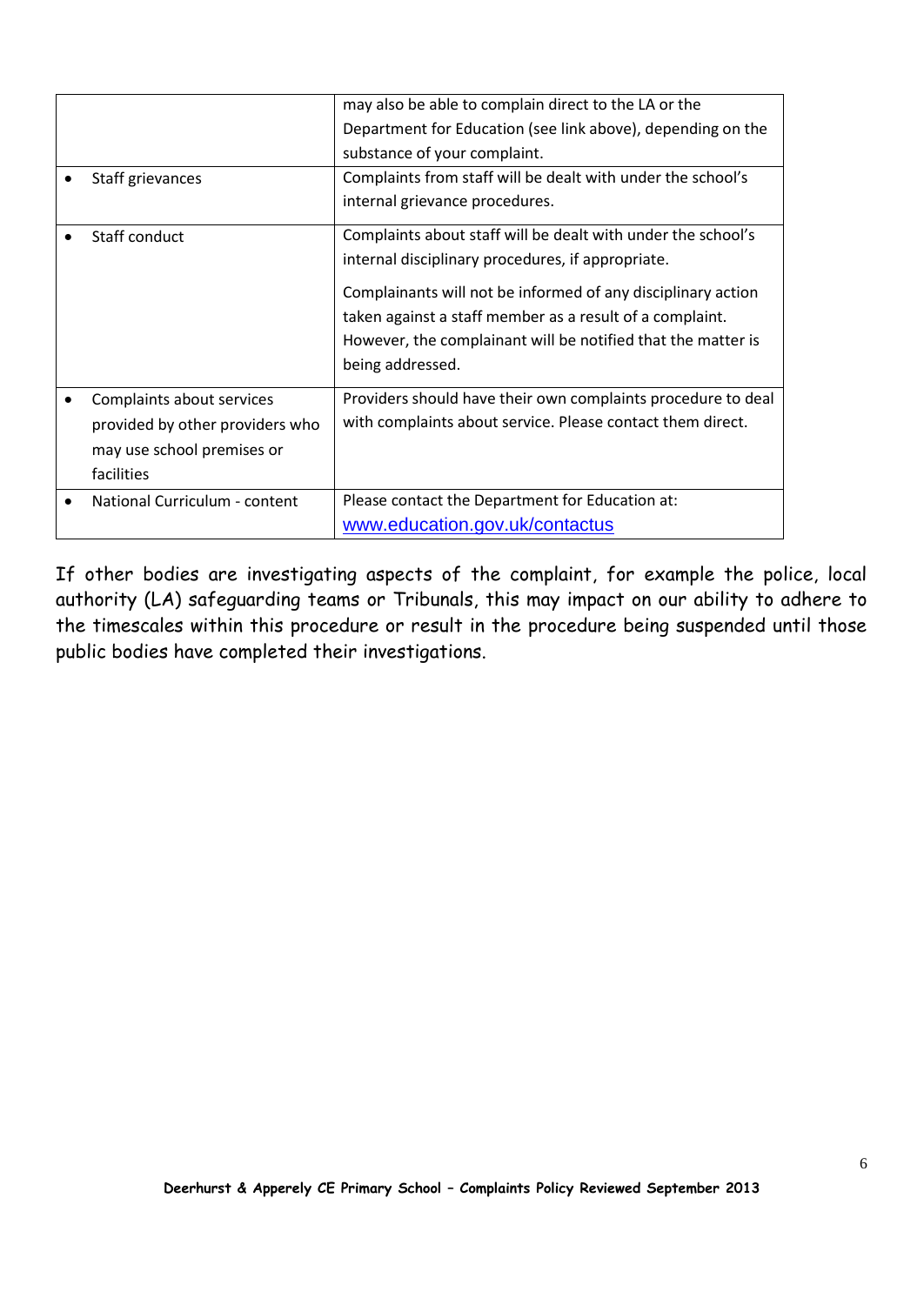#### **Raising a concern or complaint**

#### **Informal Stage**

It is normally appropriate to communicate directly with the class teacher. This may be by letter, by telephone or in person by appointment. Many concerns can be resolved by simple clarification or the provision of information and it is anticipated that most complaints will be resolved by this informal stage.

In the case of serious concerns, it may be appropriate to address them directly to the Head Teacher (or to the Chair of the Governing Body, if the complaint is about the Head Teacher).

If you are uncertain about whom to contact, please seek advice from the school office or the Clerk to the Governing Body.

#### **Formal Stage**

If your concern is not resolved at the informal stage your complaint should be made in writing and passed to the Head Teacher, (or to the Clerk to the Governing Body, for the attention of the Chair, if your complaint is about the Head Teacher) who will be responsible for ensuring that it is investigated appropriately. A Complaint Form is provided for guidance purposes and your convenience and may be used.

If it is not possible for you to put the complaint in writing then it may be made in person or by telephone. If the complaint is not made in writing then notes will be made of any discussions and such discussions may at the school's discretion be recorded.

You should include details that might help the investigation, such as names of potential witnesses, dates and times of events, and provide copies of relevant documents. It is also important that you include a clear statement about what you hope might reasonably contribute to a resolution of the problem.

Any written complaint should be delivered in a sealed envelope to the Head Teacher or to the Clerk to the Governing Body, as appropriate and any oral complaint should be similarly directed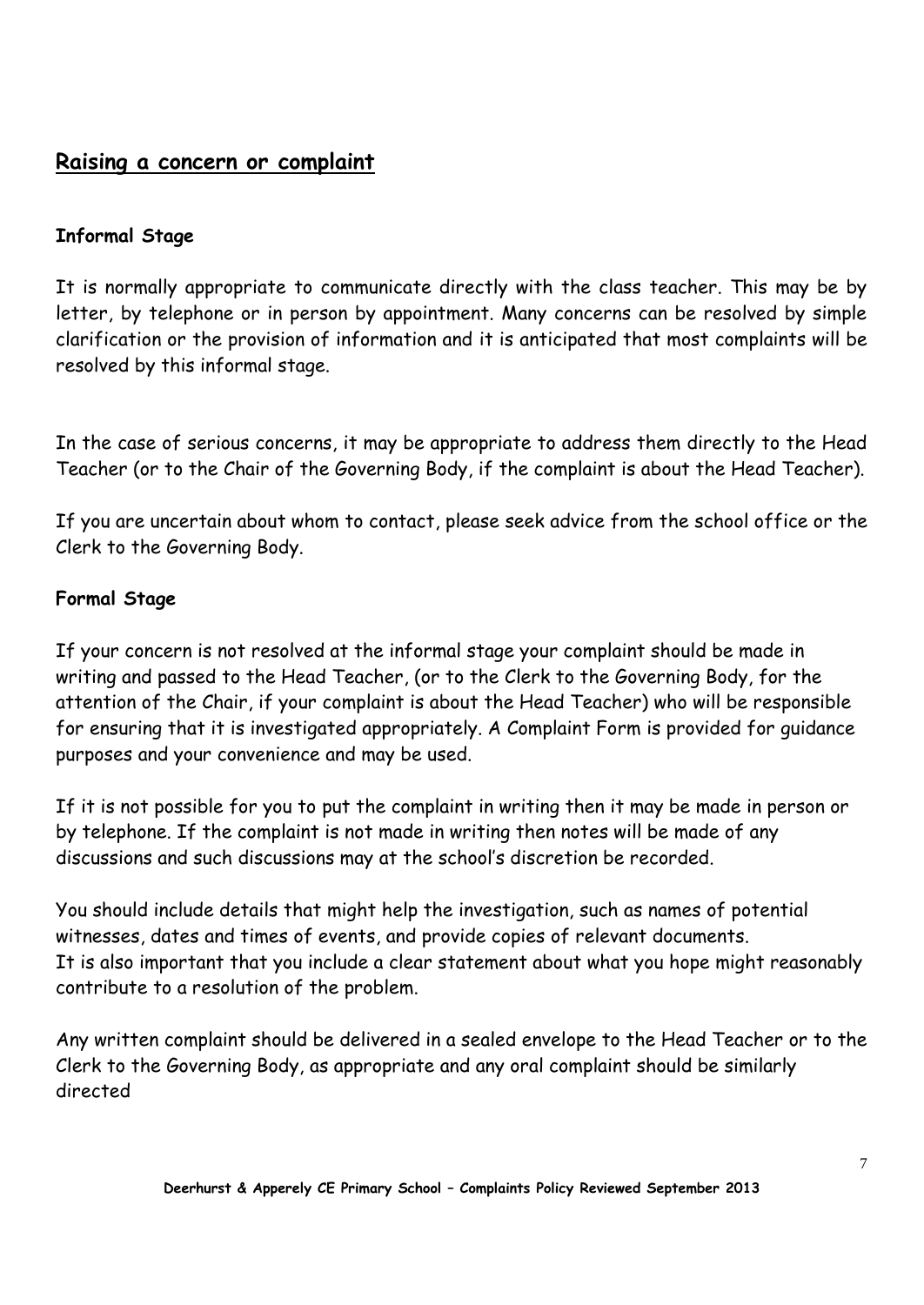You will be advised in writing within 5 school days of the school receiving your formal complaint, of how the school intends to proceed and you will be given an indication of the anticipated timescale.

The Head Teacher (or Chair) may invite you to a meeting to discuss your complaint and to seek a resolution. If you accept such an invitation, a friend may accompany you to help you explain the nature of your complaint.

If a resolution is not achieved then arrangements will be made for the matter to be referred to the Chair of Governors.

The Chair of Governors may invite you to a further meeting to discuss your complaint and to seek a resolution. Again, if you accept such an invitation, a friend may accompany you to help you explain the nature of your complaint. Within 5 schooldays of such meeting the Chair of Governors, will notify you in writing of the outcome.

If you are not satisfied with the way in which the process has been followed, you can request that the governing body reviews the process followed by the school in handling your complaint. Your request should be made in writing to the clerk to the governing body, within 10 school days of receiving notice of the outcome, and include a statement specifying any perceived failures to follow the procedure. The procedure described below will be followed. A Review Request form is provided for your convenience.

#### **Review Process**

A panel of three members of the governing body will conduct any review of the process followed by the school. This will usually take place within 10 school days of receipt of your request.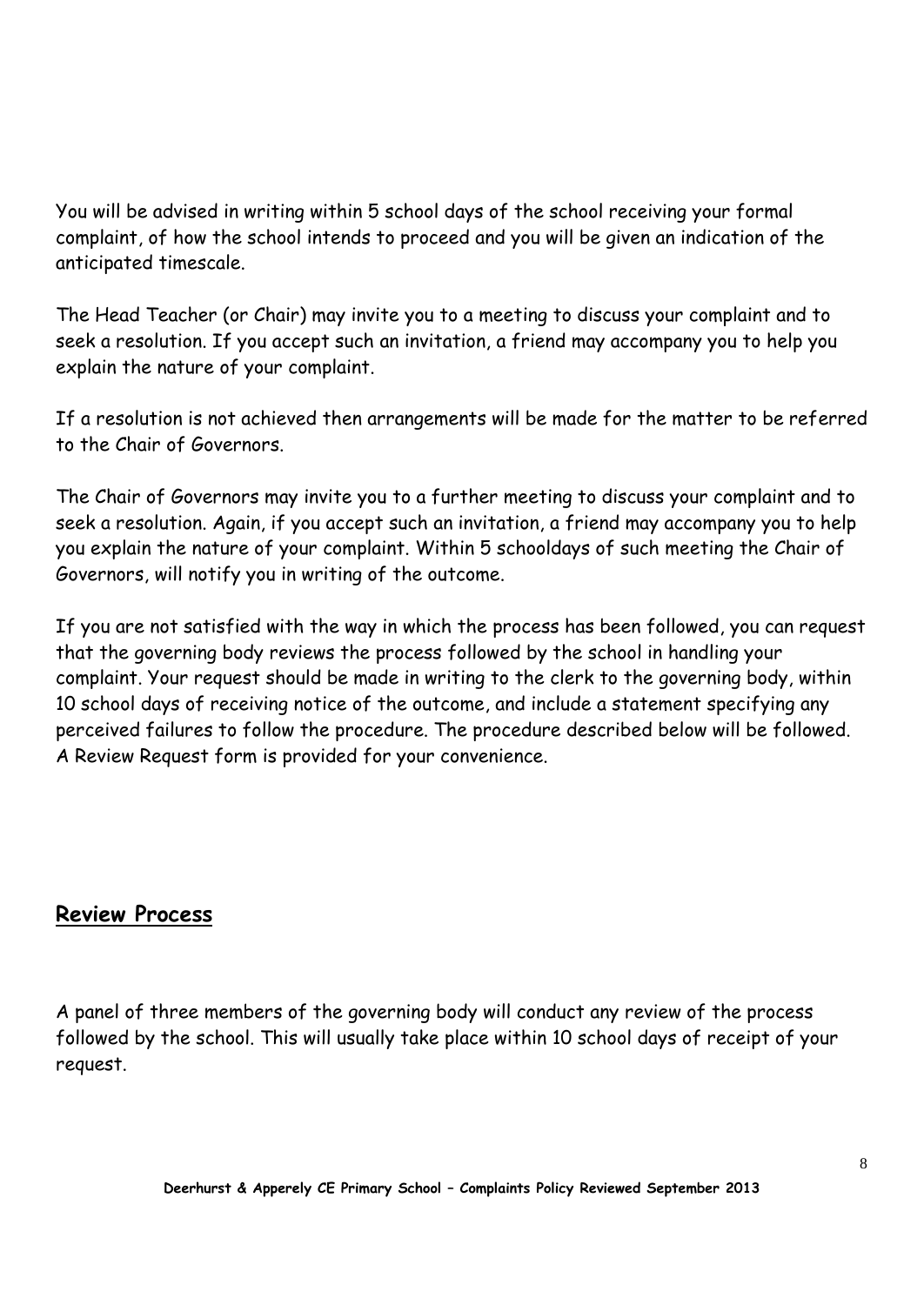The governors on the review panel will normally consider written submissions, but will sympathetically consider any reasonable requests to make oral representations.

The panel will first receive written evidence from the complainant of perceived failures to follow the procedure.

The panel will then invite representatives of the school (Usually the Head Teacher or the Chair of the Governing Body panel that has considered the matter), as appropriate, to make a response to the complaint.

The panel may also have access to the records kept of the process followed.

You, and the school representatives, will be informed in writing of the outcome, usually within 5 school days of the panel meeting.

#### **The school will then consider the case closed.**

If you believe that the Governing Body has acted illegally or arbitrarily in handling the complaint, then you may make representations to the Schools Complaint Unit. Further information can be obtained from the SCU by calling the National Helpline on 0370 000 2288 or going online at: www.education.gov.uk/help/contactus or by writing to: Department for Education School Complaints Unit 2nd Floor, Piccadilly Gate Store Street Manchester M1 2WD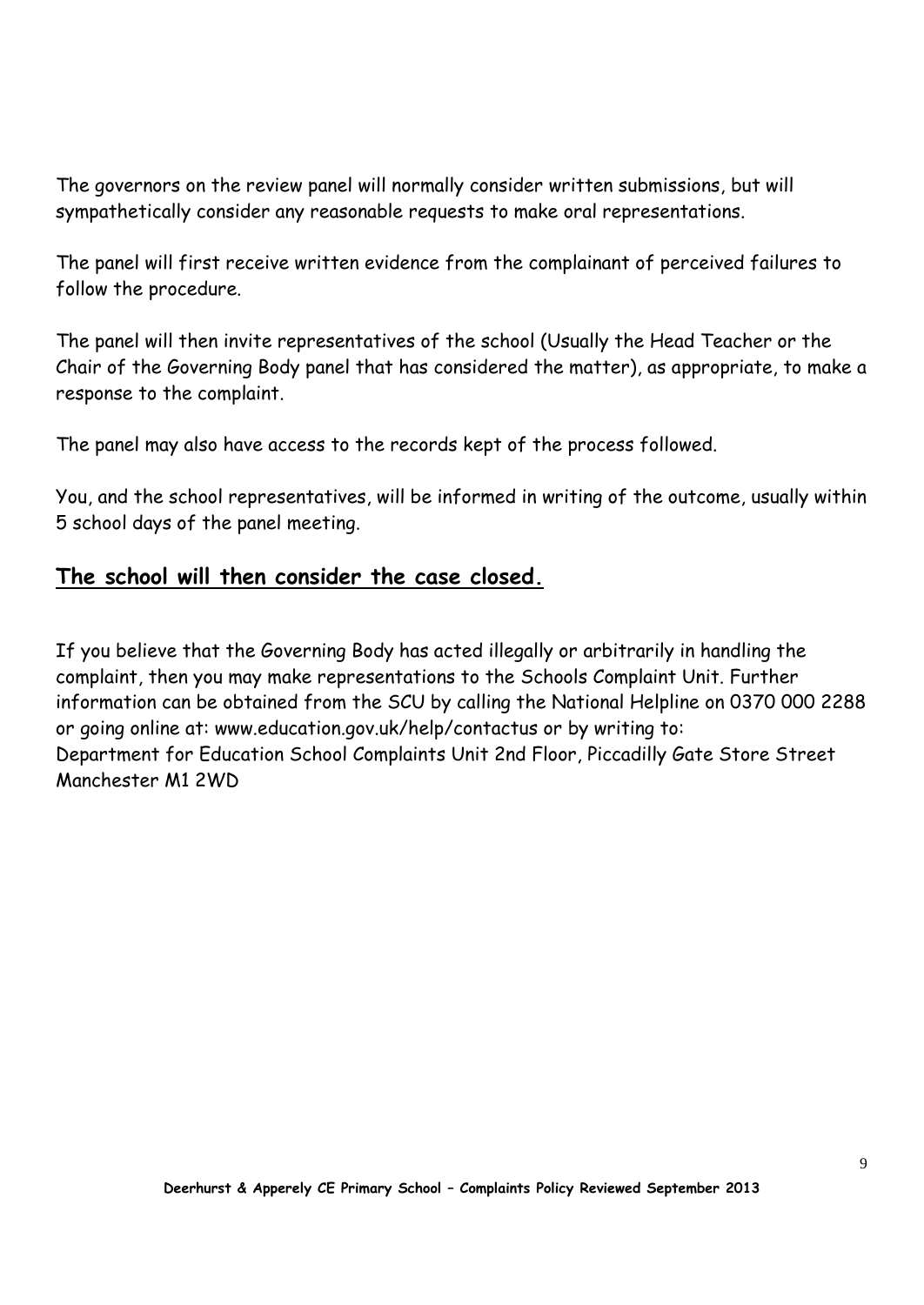#### **Managing serial and unreasonable complaints**

Deerhurst and Apperley Primary School is committed to dealing with all complaints fairly and impartially, and to providing a high quality service to those who complain. We will not normally limit the contact complainants have with our school. However, we do not expect our staff to tolerate unacceptable behaviour and will take action to protect staff from that behaviour, including that which is abusive, offensive or threatening.

Deerhurst and Apperley Primary School defines unreasonable behaviour as that which hinders our consideration of complaints because of the frequency or nature of the complainant's contact with the school, such as, if the complainant:

- refuses to articulate their complaint or specify the grounds of a complaint or the outcomes sought by raising the complaint, despite offers of assistance
- refuses to co-operate with the complaints investigation process
- refuses to accept that certain issues are not within the scope of the complaints procedure
- insists on the complaint being dealt with in ways which are incompatible with the complaints procedure or with good practice
- introduces trivial or irrelevant information which they expect to be taken into account and commented on
- raises large numbers of detailed but unimportant questions, and insists they are fully answered, often immediately and to their own timescales
- makes unjustified complaints about staff who are trying to deal with the issues, and seeks to have them replaced
- changes the basis of the complaint as the investigation proceeds
- repeatedly makes the same complaint (despite previous investigations or responses concluding that the complaint is groundless or has been addressed)
- refuses to accept the findings of the investigation into that complaint where the school's complaint procedure has been fully and properly implemented and completed including referral to the Department for Education
- seeks an unrealistic outcome
- makes excessive demands on school time by frequent, lengthy and complicated contact with staff regarding the complaint in person, in writing, by email and by telephone while the complaint is being dealt with
- uses threats to intimidate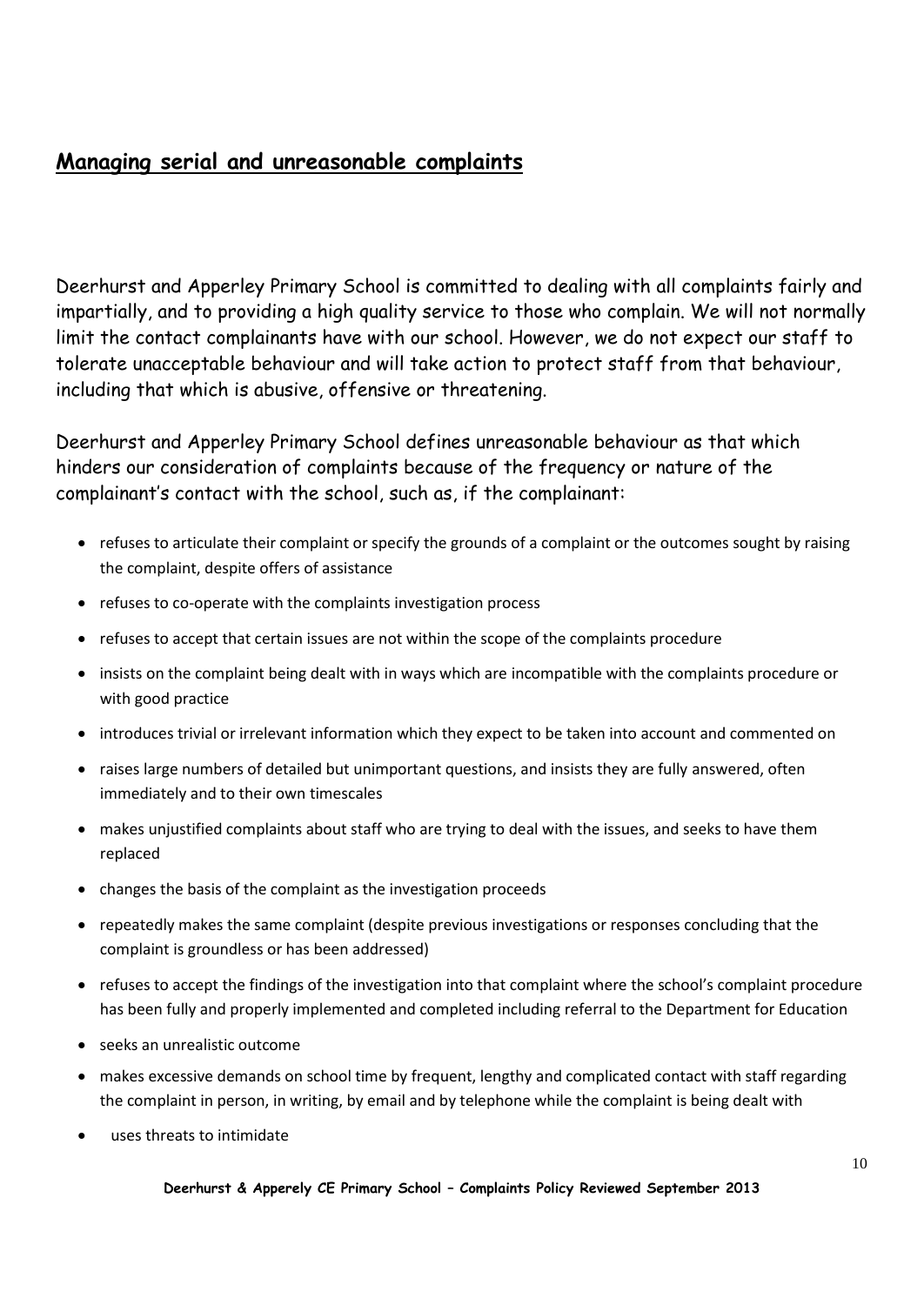- uses abusive, offensive or discriminatory language or violence
- knowingly provides falsified information
- publishes unacceptable information on social media or other public forums.

Complainants should try to limit their communication with the school that relates to their complaint, while the complaint is being progressed. It is not helpful if repeated correspondence is sent (either by letter, phone, email or text), as it could delay the outcome being reached.

Whenever possible, the headteacher or Chair of Governors will discuss any concerns with the complainant informally before applying an '*unreasonable'* marking.

If the behaviour continues, the headteacher will write to the complainant explaining that their behaviour is unreasonable and ask them to change it. For complainants who excessively contact Deerhurst and Apperley causing a significant level of disruption, we may specify methods of communication and limit the number of contacts in a communication plan. This will be reviewed after six months.

In response to any serious incident of aggression or violence, we will immediately inform the police and communicate our actions in writing. This may include barring an individual from Deerhurst and Apperley.

The Complaints Policy was reviewed in September January 2019. The policy will be shared with staff at the next available staff meeting and presented to the next FGB meeting for governor approval in March 2019

**Signed: Head Teacher Jayne Neveu**

**Date:**

**Signed: Chair of Governors Aaron Mulligan**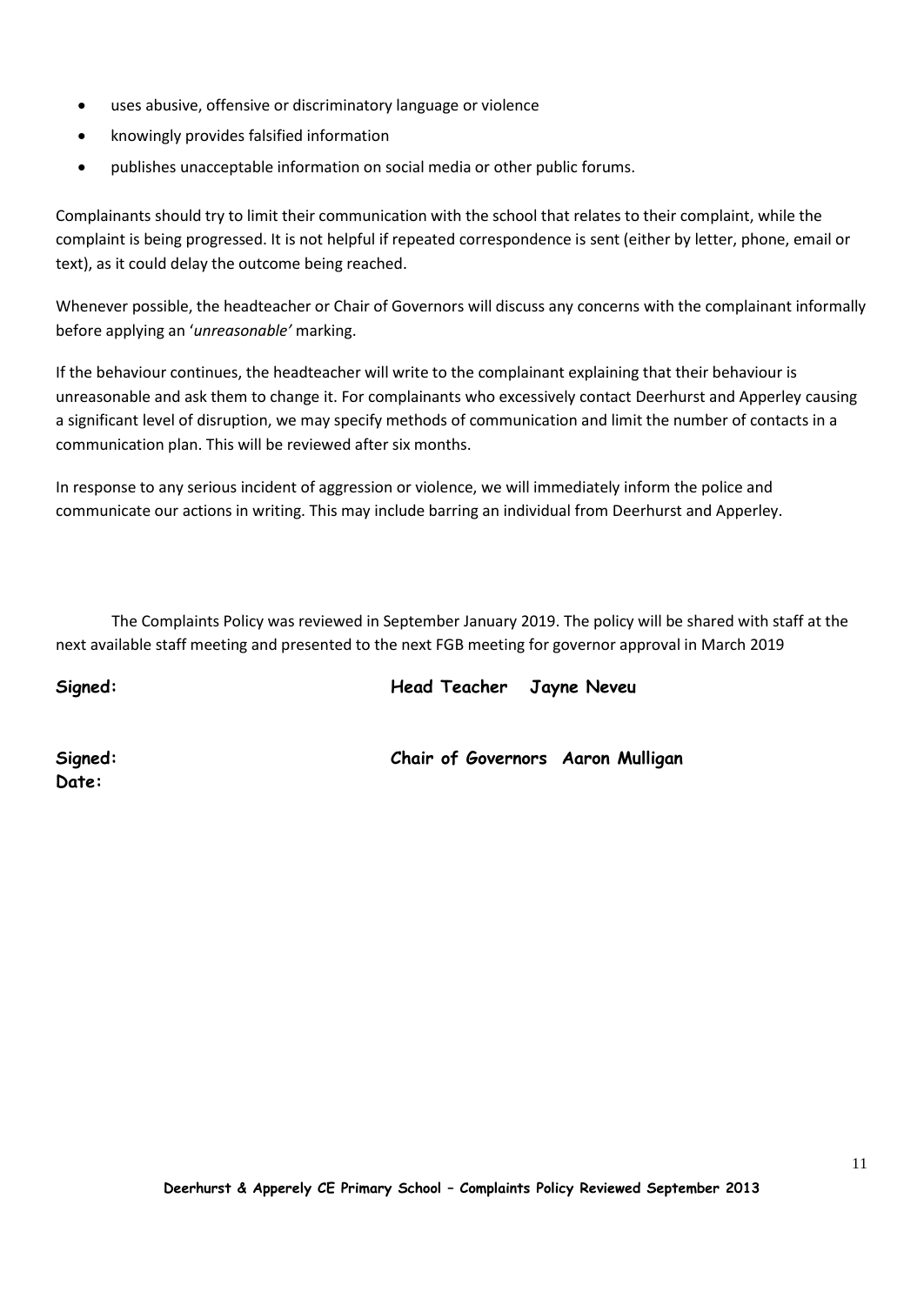### **(Name) School Complaint Form**

Please complete this form and return it to Head Teacher (or Clerk to the Governing Body), who will acknowledge its receipt and inform you of the next stage in the procedure.



| Your name:                   |  |
|------------------------------|--|
| Your Address:                |  |
| Daytime telephone<br>number: |  |
| Evening telephone<br>number: |  |

| Relationship with school eg parent of a child |  |
|-----------------------------------------------|--|
| on the school's roll                          |  |
| Child's name (if relevant to your complaint): |  |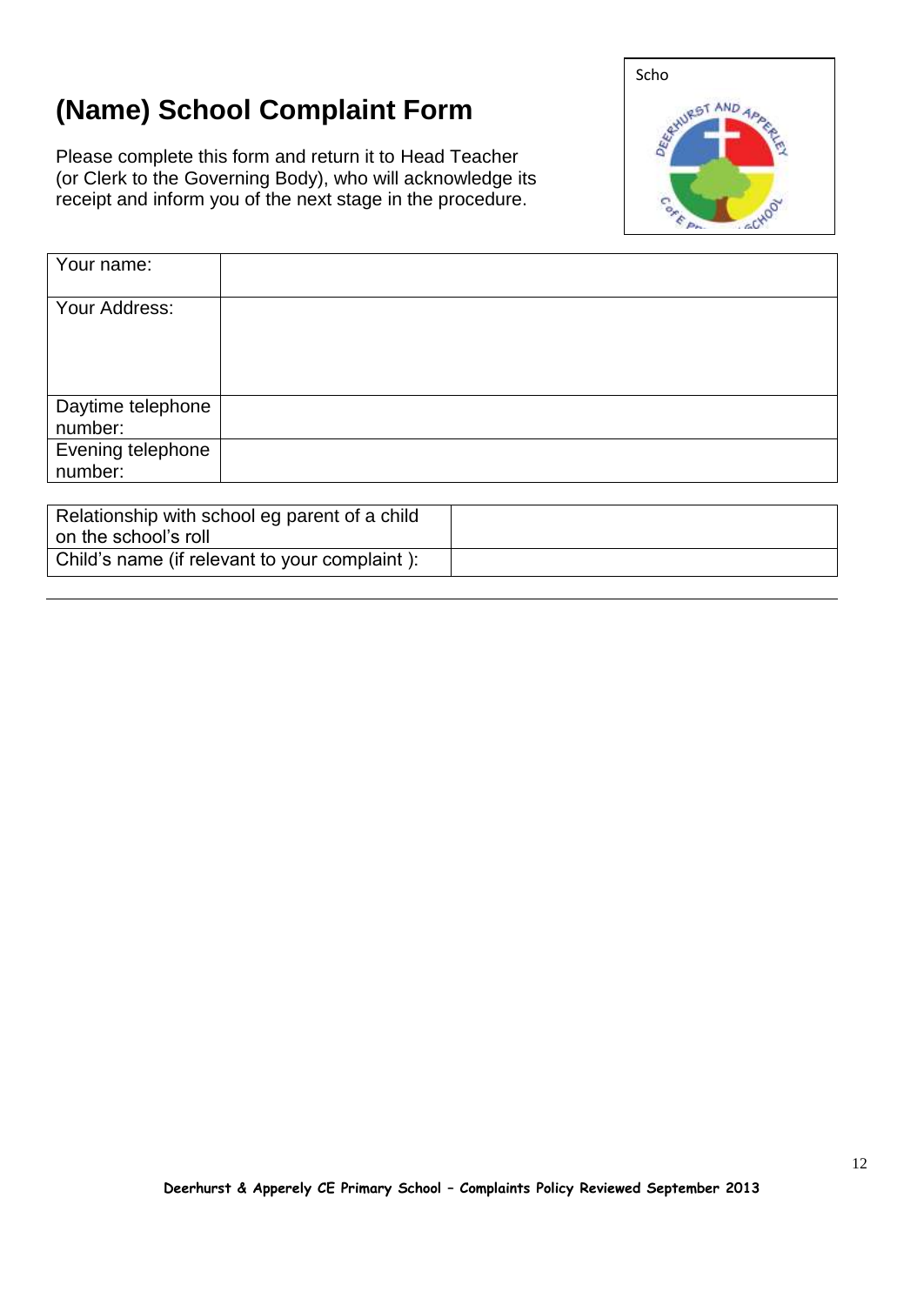| Please give concise details of your complaint, (including dates, names of witnesses etc), to |  |  |
|----------------------------------------------------------------------------------------------|--|--|
| allow the matter to be fully investigated:                                                   |  |  |
| You may continue on separate paper, or attach additional documents, if you wish.             |  |  |
|                                                                                              |  |  |
|                                                                                              |  |  |
|                                                                                              |  |  |
|                                                                                              |  |  |
|                                                                                              |  |  |
|                                                                                              |  |  |
|                                                                                              |  |  |
|                                                                                              |  |  |
|                                                                                              |  |  |
|                                                                                              |  |  |
|                                                                                              |  |  |
|                                                                                              |  |  |
|                                                                                              |  |  |
|                                                                                              |  |  |
|                                                                                              |  |  |
|                                                                                              |  |  |
|                                                                                              |  |  |
|                                                                                              |  |  |
|                                                                                              |  |  |
|                                                                                              |  |  |
|                                                                                              |  |  |
| Number of additional pages attached                                                          |  |  |
|                                                                                              |  |  |
| What action, if any, have you already taken to try to resolve your complaint? (ie whom have  |  |  |
| you spoken with or written to and what was the outcome?)                                     |  |  |
|                                                                                              |  |  |
|                                                                                              |  |  |
|                                                                                              |  |  |
|                                                                                              |  |  |
|                                                                                              |  |  |
|                                                                                              |  |  |
|                                                                                              |  |  |
|                                                                                              |  |  |
|                                                                                              |  |  |
|                                                                                              |  |  |
| What do you hope might reasonably contribute to a resolution of the problem at this stage?   |  |  |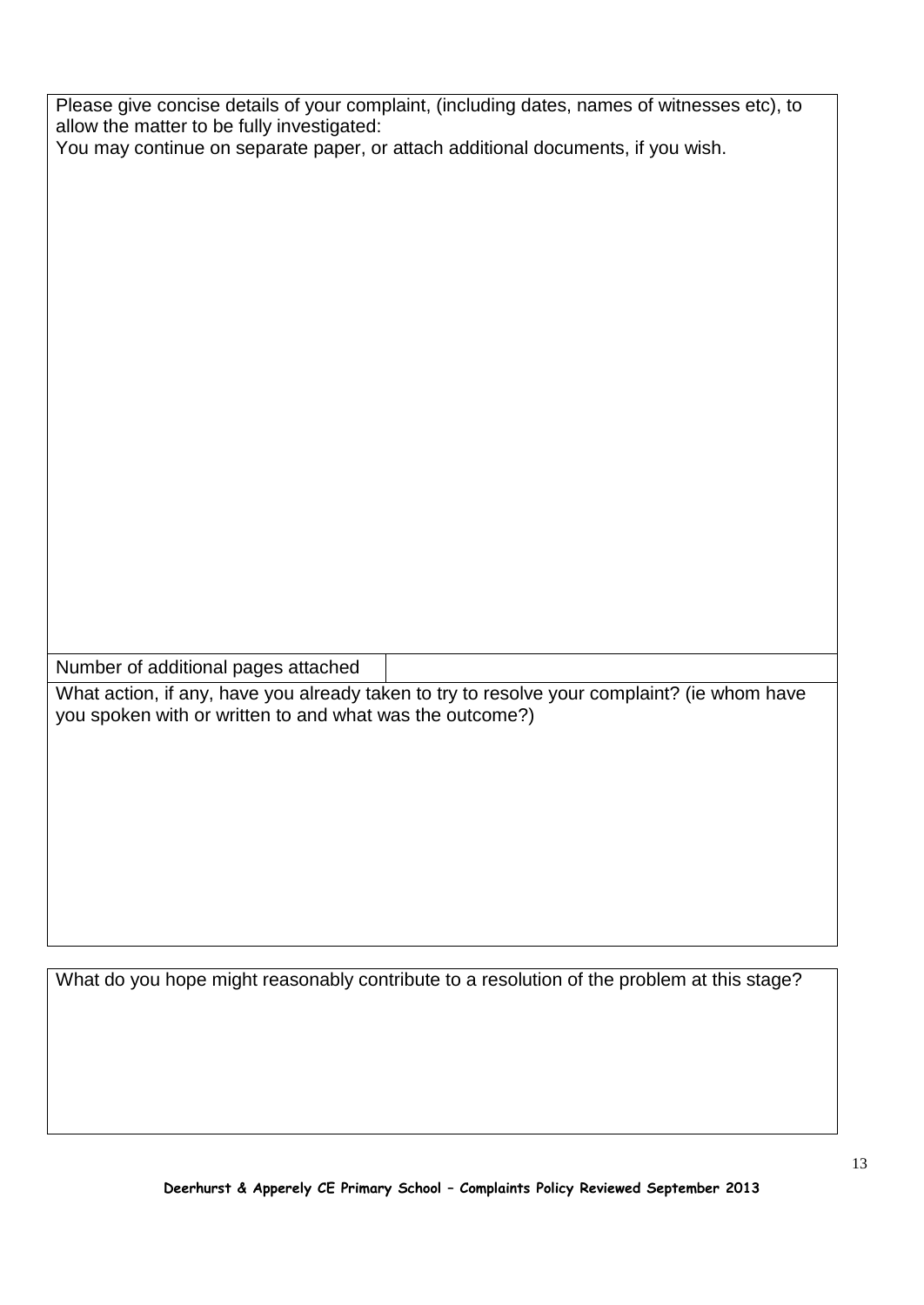| Signature: |  |
|------------|--|
| Date:      |  |

| <b>School use:</b>          |  |      |  |
|-----------------------------|--|------|--|
| Received by:                |  | Date |  |
| Acknowledgement<br>sent by: |  | Date |  |
| Complaint referred to:      |  |      |  |
| Name                        |  | Date |  |
| Name                        |  | Date |  |
| Name                        |  | Date |  |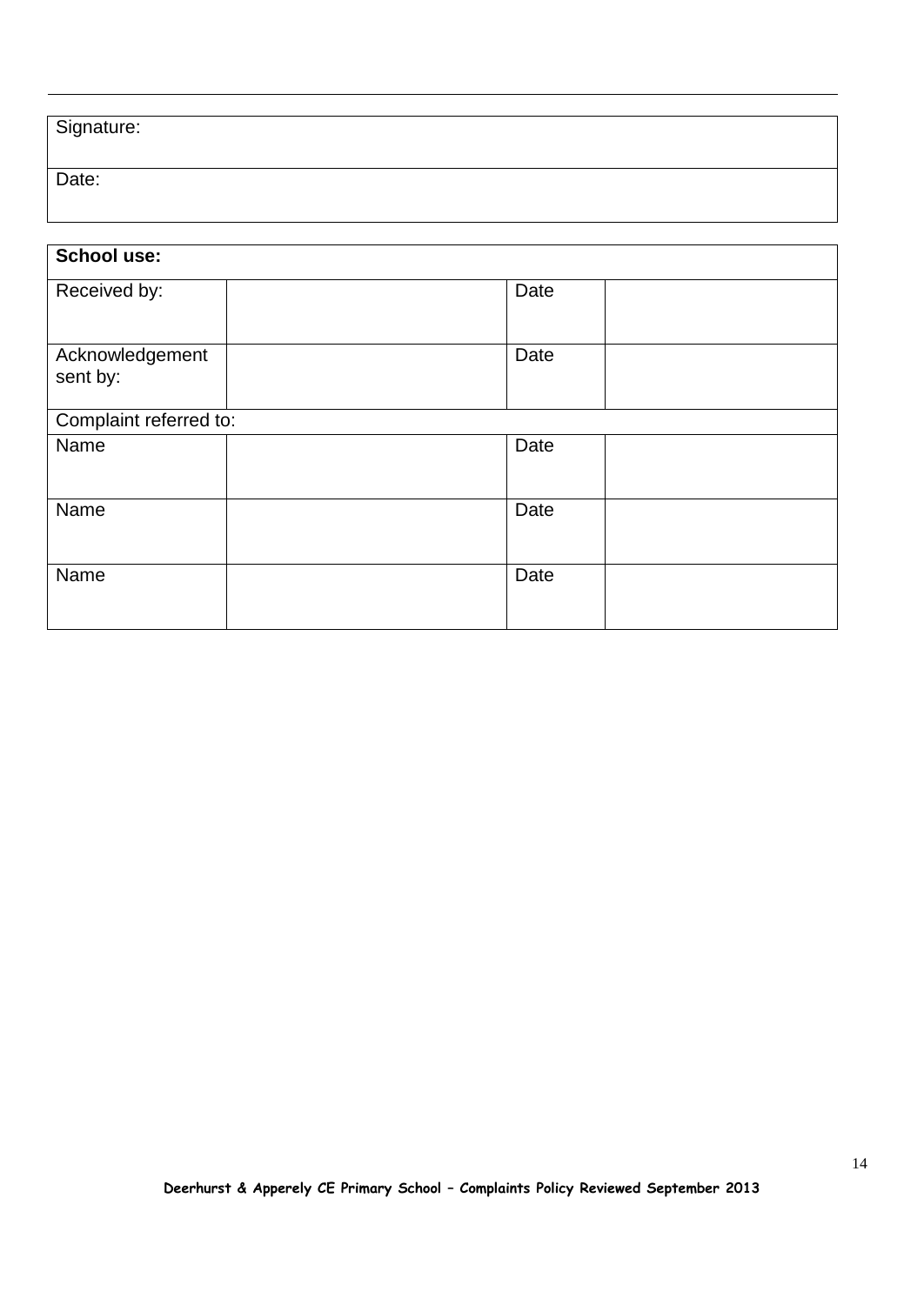### **(Name) School Complaint Review Request Form**

Please complete this form and return it to Head Teacher (or Clerk to the Governing body), who will acknowledge its receipt and inform you of the next stage in the procedure.



| Your name:        |  |
|-------------------|--|
|                   |  |
| Your Address:     |  |
|                   |  |
|                   |  |
|                   |  |
| Daytime telephone |  |
| number:           |  |
| Evening telephone |  |
| number:           |  |
|                   |  |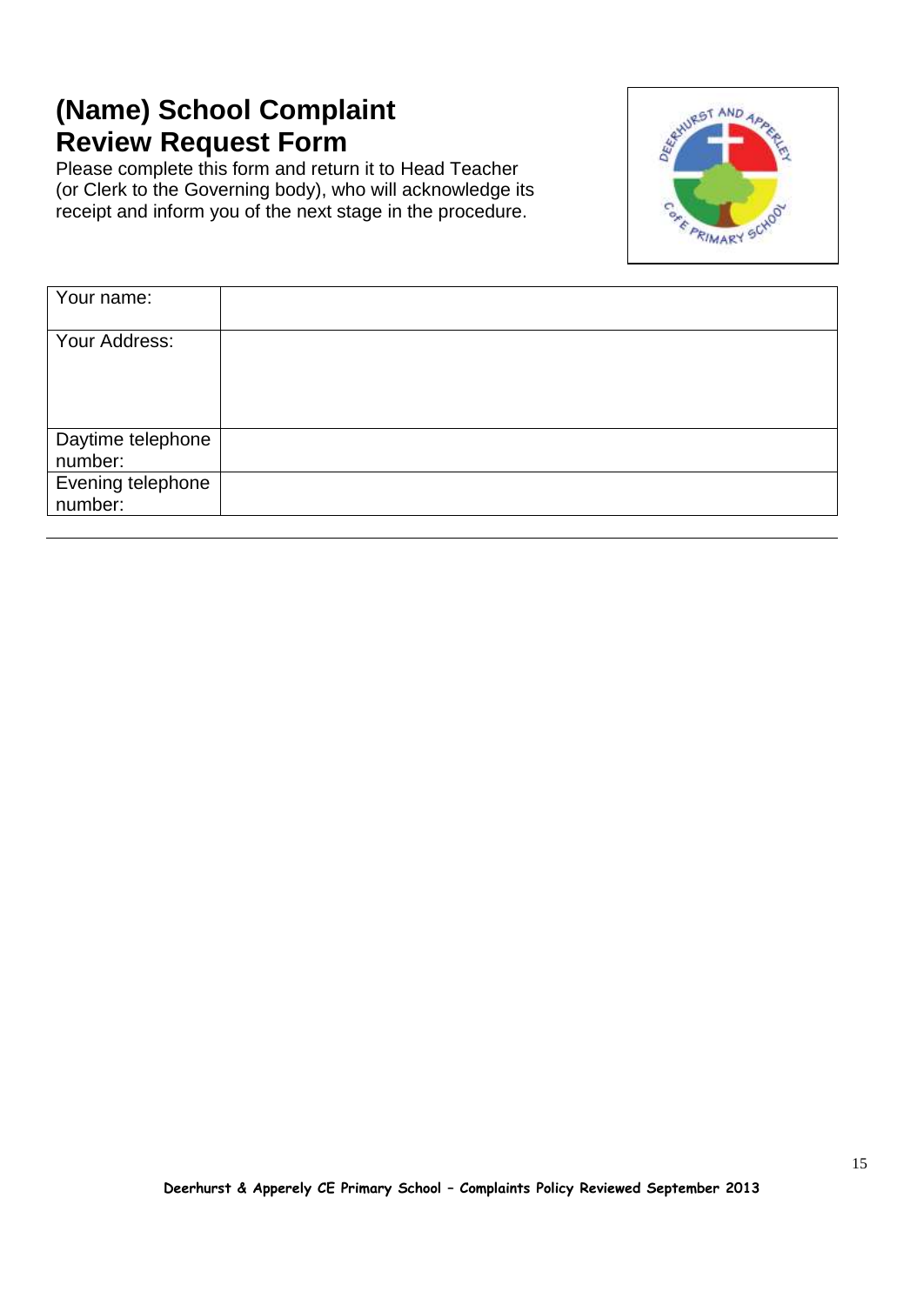| Dear sir/madam<br>I submitted a formal complaint to the school on                                                                                                     |  |
|-----------------------------------------------------------------------------------------------------------------------------------------------------------------------|--|
| Date:<br>My complaint was submitted to                                                                                                                                |  |
| Name:                                                                                                                                                                 |  |
| and I received a response from<br>Name:<br>on                                                                                                                         |  |
| Date:                                                                                                                                                                 |  |
| I have attached copies of my formal complaint and of the responses from the school.<br>I am dissatisfied with the way in which the procedure was carried out because: |  |
|                                                                                                                                                                       |  |
|                                                                                                                                                                       |  |
|                                                                                                                                                                       |  |
|                                                                                                                                                                       |  |
|                                                                                                                                                                       |  |
|                                                                                                                                                                       |  |
| You may continue on separate paper, or attach additional documents, if you wish.                                                                                      |  |

| Number of additional pages attached |  |
|-------------------------------------|--|
|                                     |  |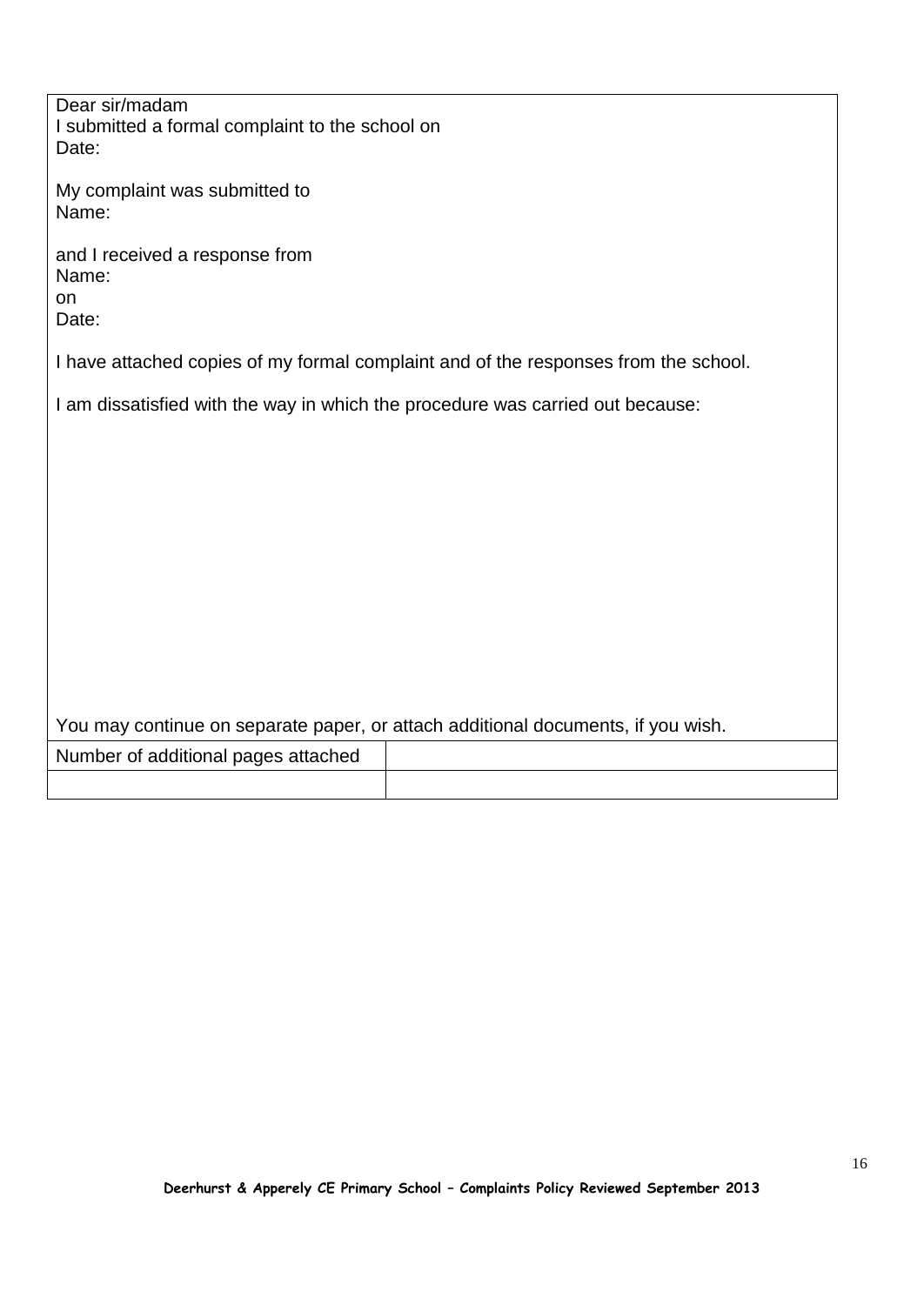What do you hope might reasonably contribute to a resolution of the problem at this stage?

#### Signature:

Date:

## **School use:** Received by: Notice and the Date of Date of Date and Date of Date of Date of Date of Date of Date of Date of Date of Date of Date of Date of Date of Date of Date of Date of Date of Date of Date of Date of Date of Date of D Acknowledgement sent by: Date Complaint referred to: Name and the property of the property of  $\vert$  Date Name and the property of the property of  $\vert$  Date Name and the property of the property of  $\vert$  Date